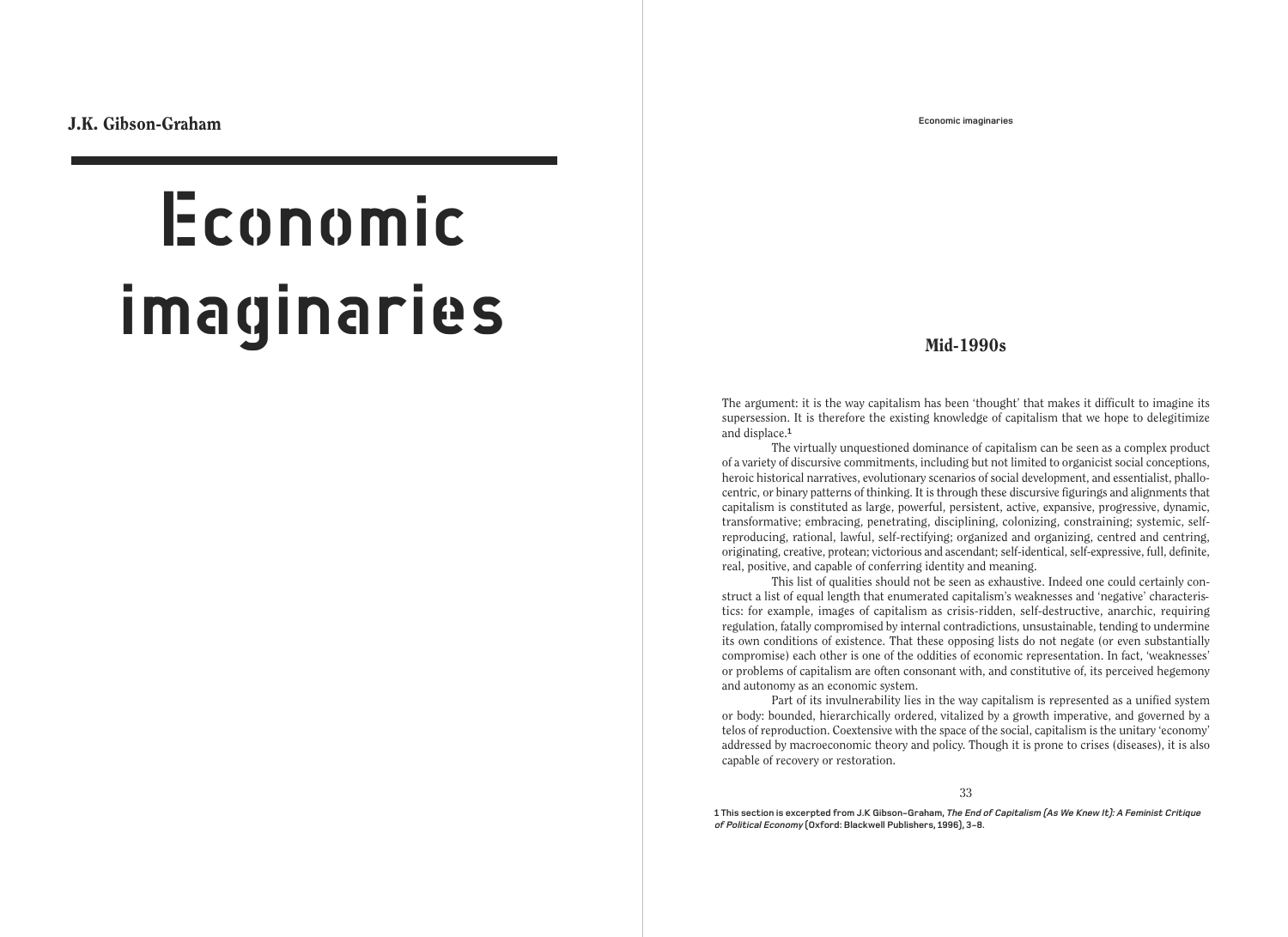**Economic imaginaries**

In the context of poststructuralist theory, the body, the political subject and the social totality have been rent apart and retheorized as open, continually under construction, decentred, constituted by antagonisms, fragmented, plural, multivocal, discursively as well as socially constructed. But capitalism has been relatively immune to radical reconceptualization. Indeed, rather than being subjected to destabilization and deconstruction, capitalism is more likely to be addressed with honorifics that evoke its powerful and entrenched position. It appears unnamed but nevertheless unmistakeable as a 'societal macrostructure', a 'large-scale structure of domination', 'the global economy', 'post-Fordism' or even 'consumer society.' Often associated with an adjective that evokes its protean capacities, it emerges as 'monopoly capitalism', 'global capitalism', 'postindustrial capitalism', 'late capitalism', 'neoliberal capitalism.' Like other terms of respect, these terms are seldom defined by their immediate users. Rather they function to express and constitute a shared state of admiration and subjection. For no matter how diverse we might be, how Marxist or post-Marxist, how leftwing or rightwing, most of us somewhere acknowledge that we live within something large that shows us to be small — a capitalism, whether global or national, in the face of which all our transformative acts are ultimately inconsequential.

Representations of capitalism are a potent constituent of the anticapitalist imagination, providing images of what is to be resisted and changed as well as intimations of the strategies, techniques, and possibilities of changing it. For this reason, depictions of 'capitalist hegemony' deserve a particularly skeptical reading. For in the vicinity of these representations, the very idea of a noncapitalist economy takes the shape of an unlikelihood or even an impossibility. It becomes difficult to entertain a vision of the prevalence and vitality of noncapitalist economic forms, or of daily or partial replacements of capitalism by noncapitalist economic practices, or of capitalist retreats and reversals. In this sense, 'capitalist hegemony' operates not only as a constituent of, but also as a brake upon, the anticapitalist imagination. What difference might it make to release that brake and allow an anticapitalist economic imaginary to develop unrestricted? If we were to dissolve the image that looms in the economic foreground, what shadowy economic forms might come forward? In these questions we can identify the broad outlines of our project: to discover or create a world of economic difference, and to populate that world with exotic creatures that become, upon inspection, quite local and familiar (not to mention familiar beings that are not what they seem).

If it were possible to inhabit a heterogeneous and open-ended economic space whose identity was not fixed or singular (the space potentially to be vacated by a capitalism that is necessarily and naturally hegemonic), then a vision of noncapitalist economic practices as existing and widespread might be able to be born. In the context of such a vision, a new anticapitalist politics might emerge, a noncapitalist politics of class (whatever that may mean) might take root and flourish. A long shot, perhaps, but one worth pursuing.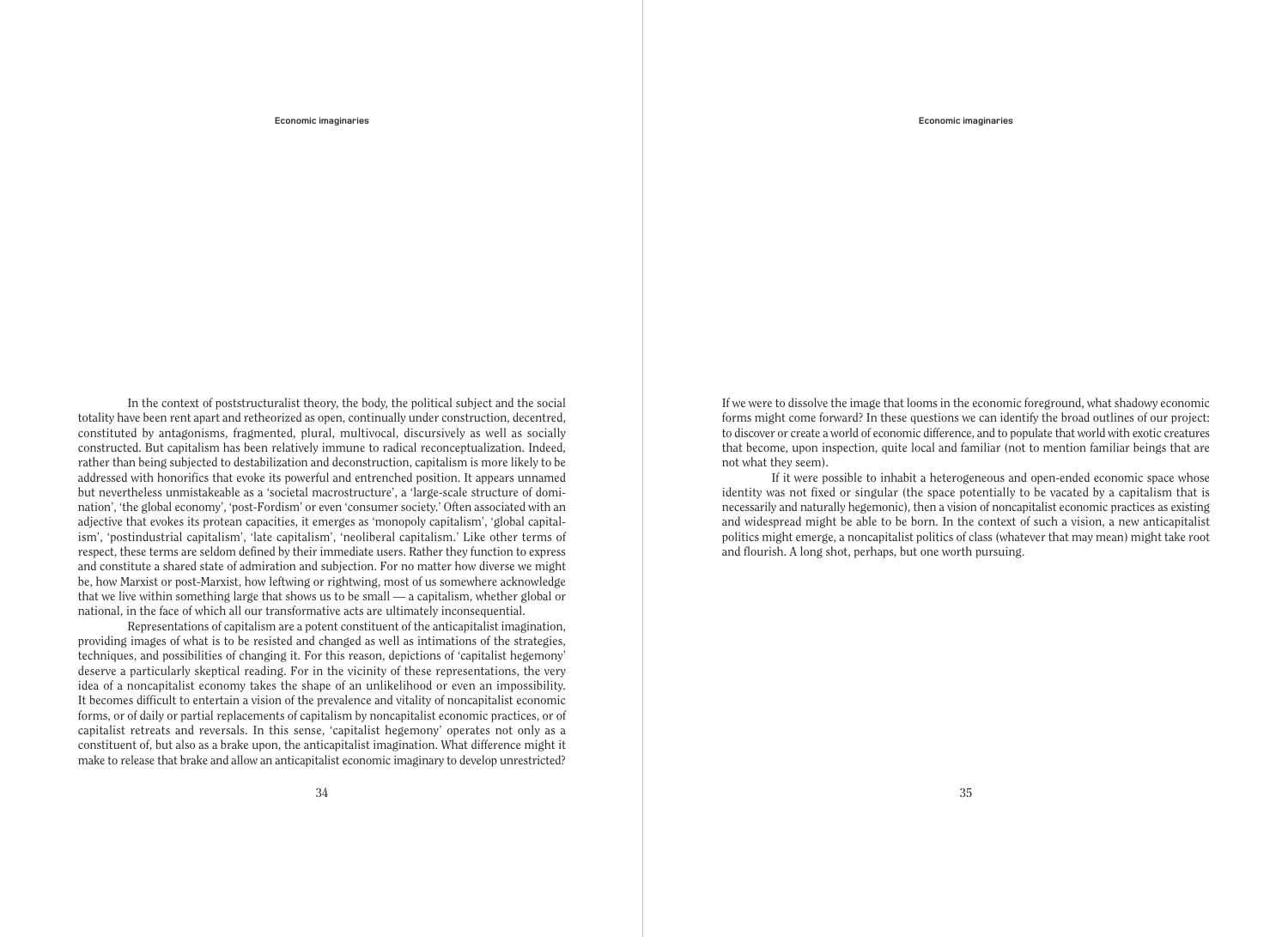#### **Economic imaginaries**

# **Ten Years On–A Postcapitalist Politics**

It seems that the making of a new economic (and political) imaginary is underway.**2** Coming into being over the past few decades and into visibility and self-awareness through the Internet, independent media and, most recently, the World Social Forums, this emergent imaginary confounds the time-worn oppositions between global and local, revolution and reform, opposition and experiment, institutional and individual transformation. It is not that these paired evaluative terms are no longer useful but that they now refer to processes that overlap and intertwine.

We glimpse the broad outlines of this new imaginary in the performative self-designations of the 'movement of movements', for example, *We Are Everywhere*, Other Economies are Possible, *One No, Many Yeses,* Life After Capitalism.**<sup>3</sup>** Perhaps the most frequently acknowledged wellspring of this revolution-in-process is the Zapatista uprising in Mexico. Rejecting the old revolutionary ordering of means and ends and the seizing of state power as a prelude to economic transformation, the Zapatistas have moved directly to institute what has been seen as a 'postcapitalist' indigenous communalism.**<sup>4</sup>** Like the other movements for whom they have become both ally and avatar of possibility, their goal is not to wrest control but to create autonomous zones of counter-power. Michal Osterweil tells us that 'by asserting and creating multiple other ways of being in the world, these movements rob capital of its monopoly and singular definitions of time, space and value, thereby destroying its hegemony, while at the same time furnishing new tools to address the complex set of problematic power relations it confronts us with from particular and embedded locations.'**<sup>5</sup>**

Participants in the World Social Forum and others of their ilk are charting a globally emergent form of localized economic politics that Osterweil calls 'place-based globalism.' This new paradigm combines an expansive and proliferative spatiality with a compressed temporality, traversing the distance from 'nowhere' to 'now here.' Among its elements and groundings we find:

**2 Parts of the following essay are reprinted from J.K. Gibson-Graham, 'Place-based Globalism: A New Imaginary of Revolution', Rethinking Marxism 20, no. 4 (2008): 659-664. By permission of the Association for Economic and Social Analysis.**

**3 'Notes from Nowhere', We Are Everywhere: The Irresistible Rise of Global Anticapitalism (London: Verso, 2003); title of the economic alternatives track at the Boston Social Forum, July 2004; Paul Kingsnorth, One No, Many Yeses: A Journey to the Heart of the Global Resistance Movement, (London: The Free Press, 2003); title of a conference in New York in 2004.** 

- an understanding of economy as a diversified social space, inhabited by everything from worker cooperatives to sites of enslavement, new forms of commons to forced privatization, market transactions to gifting and gleaning, sweatshop labour to household-based caring
- an ethical and political rather than structural conception of economic dynamics
- the centrality of new economic subjects and ethical practices of self-cultivation
- the role of place as a site of becoming, and as the ground of a global economic politics of local transformations
- the everyday temporality of radical change
- the uneven spatiality and negotiability of power, which is always available to be skirted, marshalled or redirected through ethical practices of freedom (while at the same time making them necessary)

What is most distinctive is the vision of a *place-based* yet at the same time *global* movement for economic and social transformation. For us, this vision is compellingly exemplified in the story of second-wave feminism, which has transformed and continues to transform households, lives, and livelihoods around the world to different degrees and in different ways, rendering the life experiences of many women literally unrecognizable in the terms of a generation ago. The crucial role of alternative discourses of 'woman' and gender in this process of transformation cannot be overestimated. But second wave feminism also offered new practices of the self and of intersubjective relation that enabled these new discourses to be inhabited in everyday life. The slogan 'the personal is political' authorised women to speak of their concerns in legitimate tones, enabling them to connect the private and public, the domestic and national, shattering forever the rigid boundaries of established political and economic discourse.

- **4 Monty Neill, 'Toward the new commons: working class strategies and the Zapatistas', 1997, available at: www.geocities.com/CapitolHill/3849/commons\_paper/.**
- **5 Michal Osterweil, 'Place-based Globalists: Rethinking the Global in the Alternative Globalization Movement', (unpublished paper, Department of Anthropology, University of North Carolina, Chapel Hill, 2004), 8.**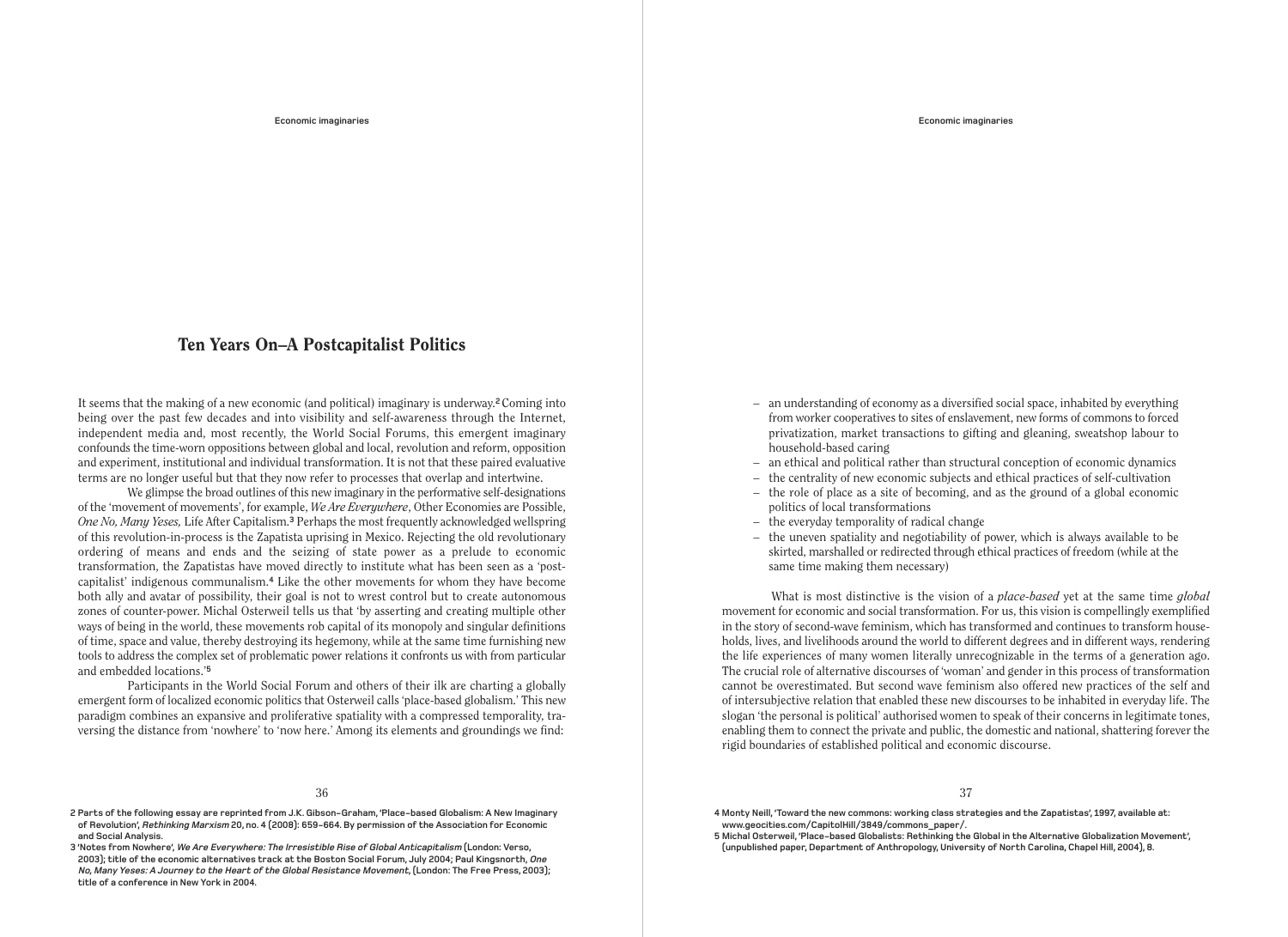**Economic imaginaries**

We are intrigued at the way the loosely interrelated struggles and happenings of the feminist movement were capable of mobilising social transformation at such an unprecedented scale, without resort to a vanguard party or any of the other 'necessities' we have come to associate with political organization. The complex intermixing of shared language, embodied practices, non-hierarchical organizations, emplaced actions and global transformation associated with second-wave feminism has nourished our thinking about a politics of economic possibility, impressing us with the strikingly simple ontological contours of a feminist imaginary: *if women are everywhere, a woman is always somewhere, and those places of women are transformed as women transform themselves.*

This vision of feminist politics as grounded in persons yet and (therefore) potentially ubiquitous has been extended in our thinking to include another ontological substrate: a vast set of disarticulated economic 'places' — households, communities, ecosystems, workplaces, civic organizations, enterprises, public arenas, urban spaces, diasporas, regions, government agencies — related analogically rather than organizationally and connected through webs of signification. A feminist spatiality embraces not only a politics of ubiquity (its global manifestation) but a politics of place.

Feminism's re-mapping of political space and possibility suggests the ever-present opportunity for local economic transformation that does not require (though it does not preclude and indeed promotes) transformation at larger scales. Its focus on the subject prompts us to think about ways of cultivating economic subjects with different desires and capacities and greater openness to change and uncertainty. Its practice of seeing and speaking differently encourages us to make visible the hidden and alternative economic activities that *everywhere* abound, and to connect them through a language of economic difference (see Figure 1). If we can begin to see noncapitalist activities as prevalent and viable, we may be encouraged here and now to actively build upon them to transform our local economies. Rather than 'waiting for the revolution' to transform a global economy and governance system at the world scale, we can engage with others to transform local economies *here* and *now*, in an everyday ethical and political practice of constructing 'community economies' in the face of globalization.

For us, the language of place signifies the possibility of understanding local economies as *places* with highly specific economic identities and capacities rather than simply as *nodes* in a global capitalist system. In more broadly philosophical terms, place is that which is not fully yoked into a system of meaning, not entirely subsumed to a (global) order; it is that aspect of every site that exists as potentiality. Place is the 'event in space', operating as a 'dislocation' with respect to familiar structures and narratives. It is the unmapped and unmoored that allows for new moorings and mappings. Place, like the subject, is the site and spur of becoming, the opening for politics.

Social movements and their successes have called into question the distinction between global revolution and local reform, showing that small-scale changes can be transformative, and that place-based politics can be a revolutionary force when replicated across a global terrain. 'Place-based globalism' now offers an alternative to the traditional revolutionary economic maginary, which involves confronting and replacing a global power structure. The traditional vision is grounded in the embracing universality of capitalism (conceived as a worldwide system of economy) and the national or supranational sovereignty that exhaustively partitions the global terrain. From the perspective of this universality, everything else is particular, contained. The spatiality of this imaginary is hierarchical, global, massive, organized. Its temporality offers the appropriate moment and the millennium.

In the place-based imaginary, every place is to some extent 'outside' the various spaces of control; places change imitatively, partially, multidirectionally, sequentially, and space is transformed via changes in place. There's no millennial organization or subject to call into being, no need to address at the same level of totality an ultimate (economic?) instance of power, no system